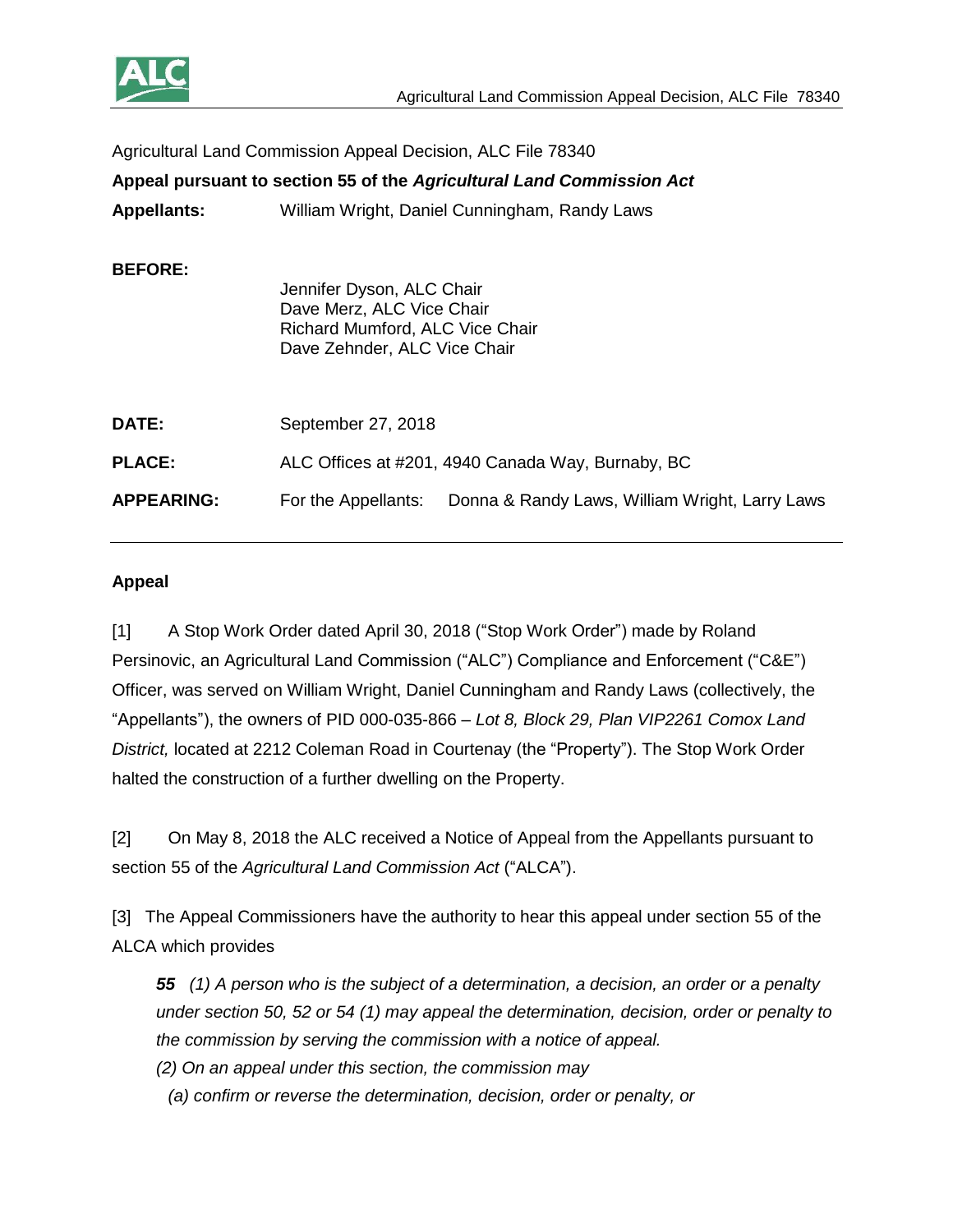

*(b) refer the matter, with or without directions, back to the person who made the initial determination, decision or order.*

[4] The Appellants are requesting the Stop Work Order be reversed.

### **The Appeal Process**

[5] As noted above, on May 8, 2018 the ALC received a Notice of Appeal on behalf of the Appellants pursuant to section 55 of the ALCA. The Notice of Appeal was acknowledged in a letter from the ALC dated July 26, 2018.

[6] On August 14, 2018, the Appeal Commissioners provided direction regarding procedure related to the Appeal Hearing and applicable timelines (the "August 14, 2018 Directions"). The August 14, 2018 Directions included timelines for the submission of additional information and representations.

[7] On August 14, 2018, the Appellants were provided electronic access to the information that was before the ALC C&E Officer Assels when he made the Stop Work Order under appeal, and to a further copy of the Stop Work Order itself ("ALC Documents Package"). The same information including additional ALR maps was also sent in a link to the Appellants on Monday, September 24, 2018.

[8] The Appeal was conducted by way of an oral hearing which was attended by the Appellants noted above. C & E Officer Persinovic did not attend the hearing (it is presently not the practice of C&E officials to attend hearings) and did not submit any additional materials.

# **Background**

[9] The Stop Work Order relates to the property located at 2212 Coleman Road, Courtenay, BC (as defined above, the "Property"). The legal description of the Property is:

PID 000-035-866 – *Lot 8, Block 29, Plan VIP2261 Comox Land District*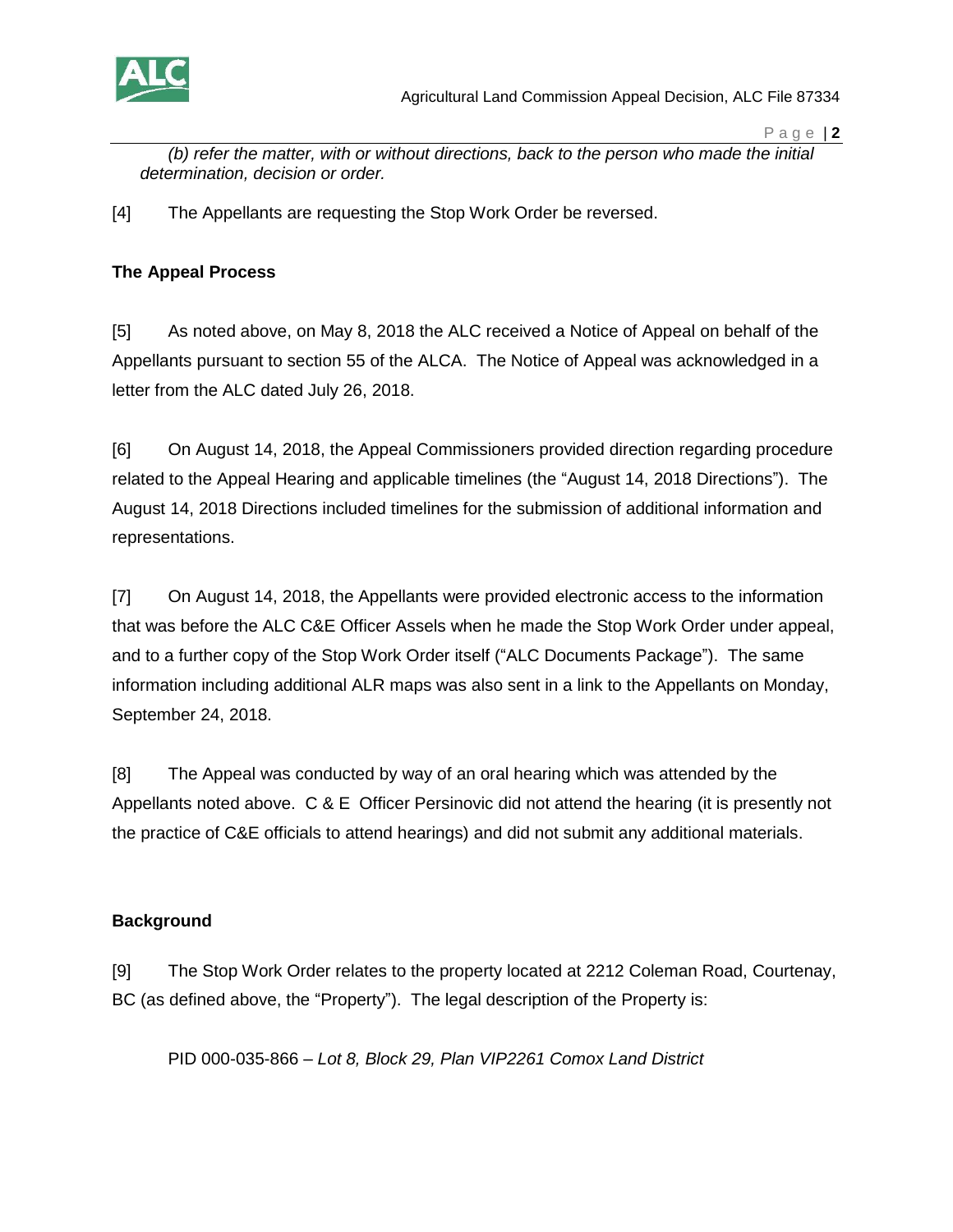

[10] The Property is 22.9 ha in area and is located within a designated agricultural land reserve ("ALR") as defined in section 1 of the ALCA.

[11] ALC involvement on the subject property began in November 3, 2016 when a non-farm use application was received from the Appellants for a further dwelling.

- The ALC Island Panel conducted a walk around site visit on February 1, 2017.
- The ALC Island Panel refused the application for a further dwelling on March 29, 2017 (by Resolution #76/2017) on the grounds the Property had good agricultural capability; there were already two dwellings on the Property; and that the Property did not yet have adequate levels of agricultural activity to necessitate an additional dwelling for farm help.

[12] Involvement of C&E staff of the ALC with the Property began in 2018. Timeline highlights follow.

- On April 26, 2018 C&E Officer Roland Persinovic visited the Property with CVRD staff and spoke with the Appellants, advising them that the further home under construction was refused by ALC Resolution #76/2017. The Appellants indicated that they were aware of the ALC decision but felt that it was unfair and intended to proceed with construction of the home anyway and appeal any subsequent orders.
- A letter dated April 30, 2018 from C&E Officer Roland Persinovic indicated that the further dwelling was being constructed in contravention of the ALCA and regulation and that the owners must "*Cease the activity immediately and not continue if and until permitted under application decision*."

# **Appellants' Submission**

[13] The Appellants did not provide any written submission, but made an oral presentation at the September 27, 2018 Appeal Hearing. The substantive elements of the oral presentation are as follows: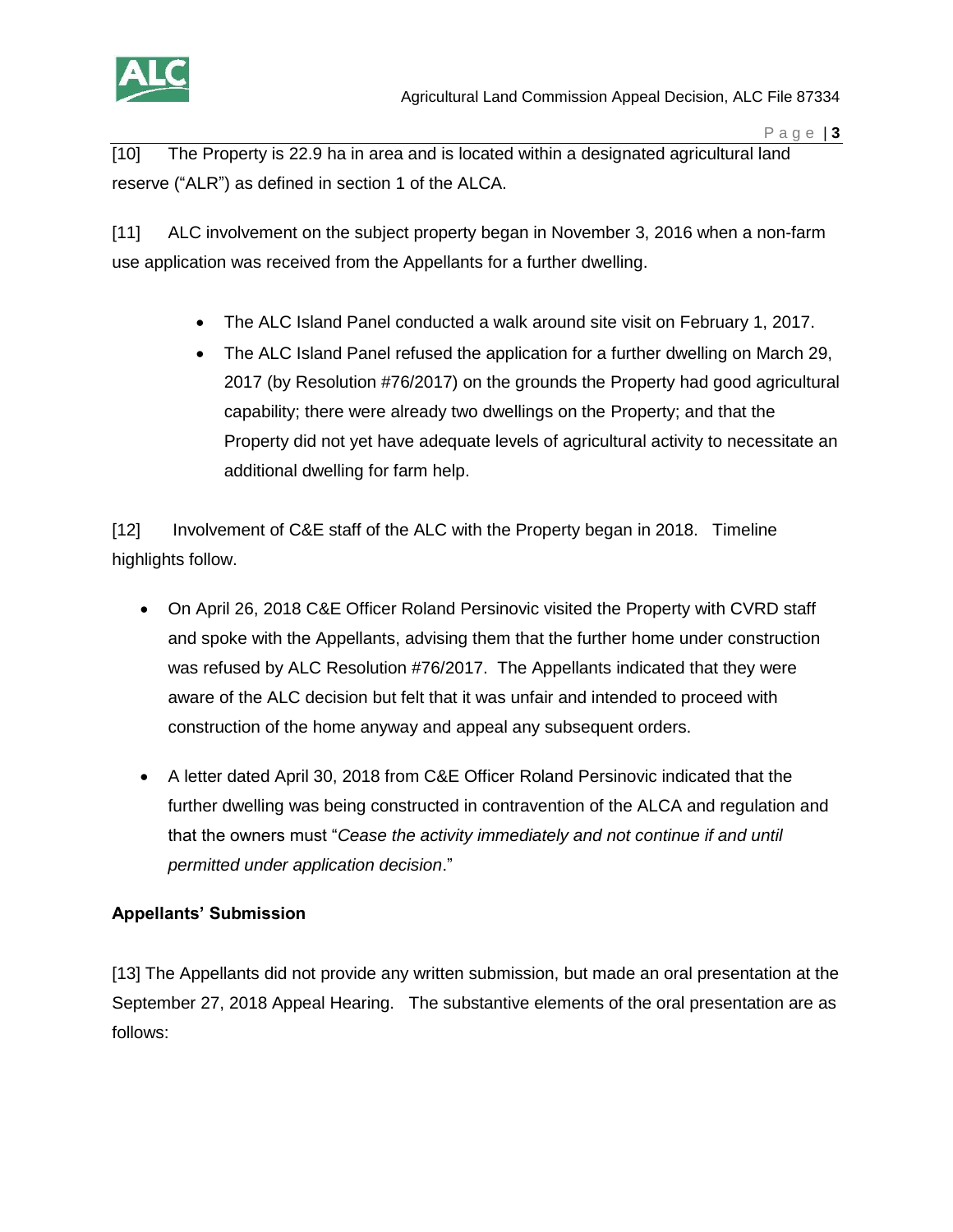

[14] Multiple (3) families own the Property, and reside on the Property, and all (9 persons) of the family members live in the single family dwelling constructed in the 1990's.

[15] A 1950's single family dwelling exists on the Property as a third residence (~1700 sq ft) but is currently uninhabited and is used for storage.

[16] The 22.9 ha Property is mostly forested (less than 50%) and is also significantly affected by watercourses.

[17] There is a replanted tree farm (15 years) on a portion of the Property.

[18] The Appellants are currently developing the Property for agriculture, and have turkeys, chickens, eggs and pigs which they sell offsite: A 4,000 sq ft garden of about is cultivated for domestic uses.

[19] When they purchased the Property the Appellants believed that they were permitted two single family dwellings, because two dwellings existed on the Property. They were surprised to learn when they applied to the Regional District for a building permit to replace the 1950's dwelling that they were required to submit an ALR non-farm use application. The Appellants were upset with the decision by the ALC Island Panel to refuse the application and decided to proceed with constructing the planned further dwelling anyway.

[20] The Appellants indicate that the current residential building which is under the stop work order occupies .005% of the Property.

[21] The Appellants indicate that it is their intention to continue developing the Property for agriculture, including clearing more land and bringing on more livestock.

# **Discussion and Findings:**

[22] The Appeal Commissioners find the Stop Work Order to be appropriate for the reasons stated below.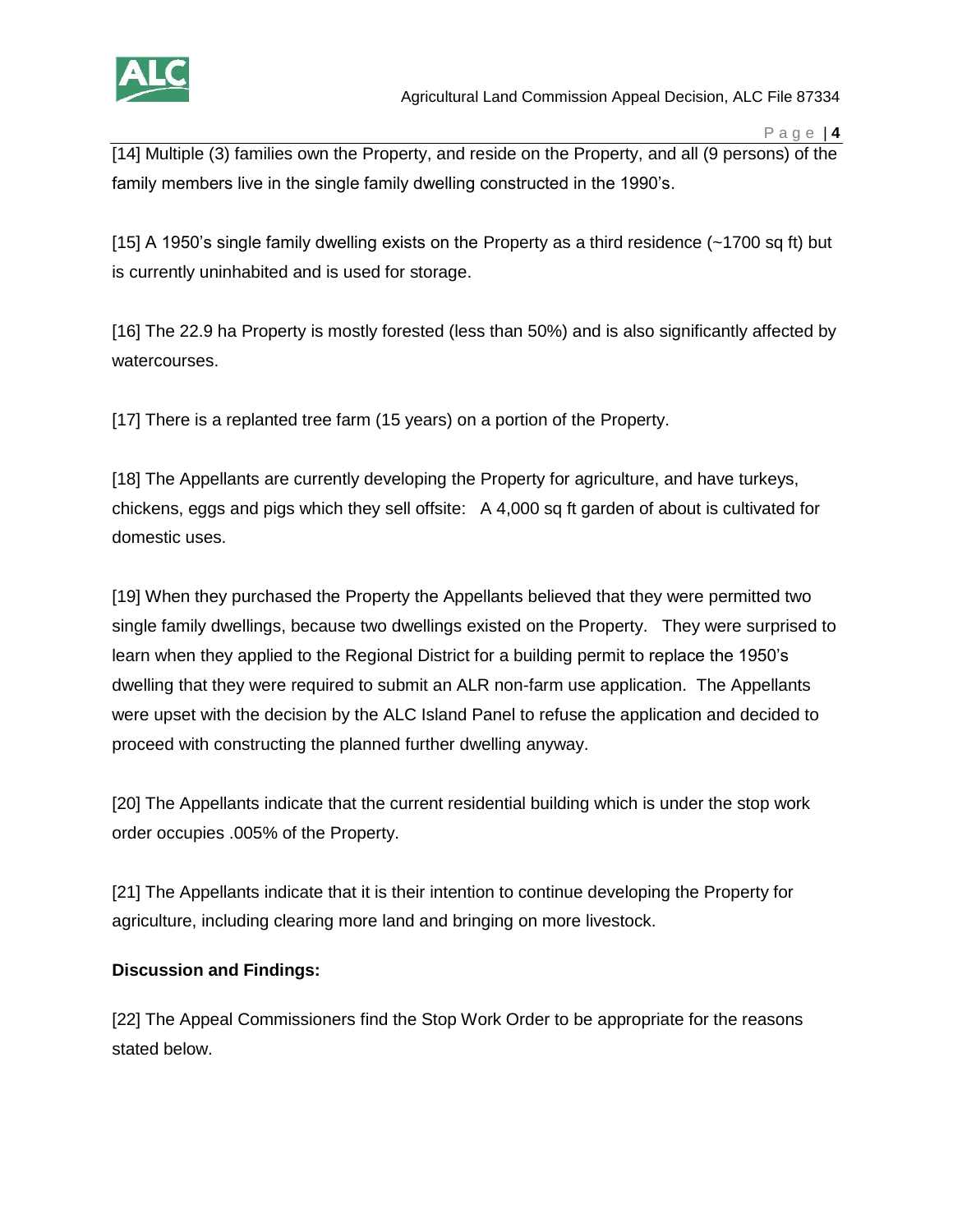

[23] The Appeal Commissioners confirm the Appellants' representation that they have begun to develop the Property for agriculture since the Property was purchased in 2015 and they intend to intensify agricultural development.

[24] The Appeal Commissioners are also sympathetic to the Appellants' argument that the existence of two homes on the Property when they purchased the Property raised their expectations that two homes would be permitted in the long term. The Appeal Commissioners believe that had the Appellants desired to renovate the existing older residence that there would have been no objection from the Comox Valley Regional District nor any requirement for an ALC non-farm application for an additional dwelling.

[25] However, there are two important countervailing considerations.

[26] First, construction has occurred, which has resulted in three dwellings on the Property. The Appeal Commissioners are not prepared to endorse three dwellings on the Property (the preexisting 1950's dwelling is currently used for storage) because they do not consider the preexisting dwelling to be necessary or supportive of farm activity either in its storage capacity or its latent residential potential. The Appeal Commissioners are concerned that continued existence of the pre-existing dwelling (if renovated) may be used to justify three habitable dwellings on the Property.

[27] Second, this issue has already come before the ALC Island Panel and it refused the Appellants' application for a further dwelling by Resolution #76/2017.

[28] In the circumstances, therefore, the Appeal Commissioners confirm the Stop Work Order.

[29] As a practical matter this leaves a question of what happens next on the Property. The Appeal Commissioners offer the following comments in this regard.

 As noted above, the Appeal Commissioners heard the Appellants' argument that the presence of two original dwellings raised the Appellants' expectations that two dwellings would be permitted on the Property. If the pre-existing 1,700 sq ft dwelling currently used for storage were removed from the Property (including removal of the foundation and remediation of the site to an agricultural standard), the property would return to its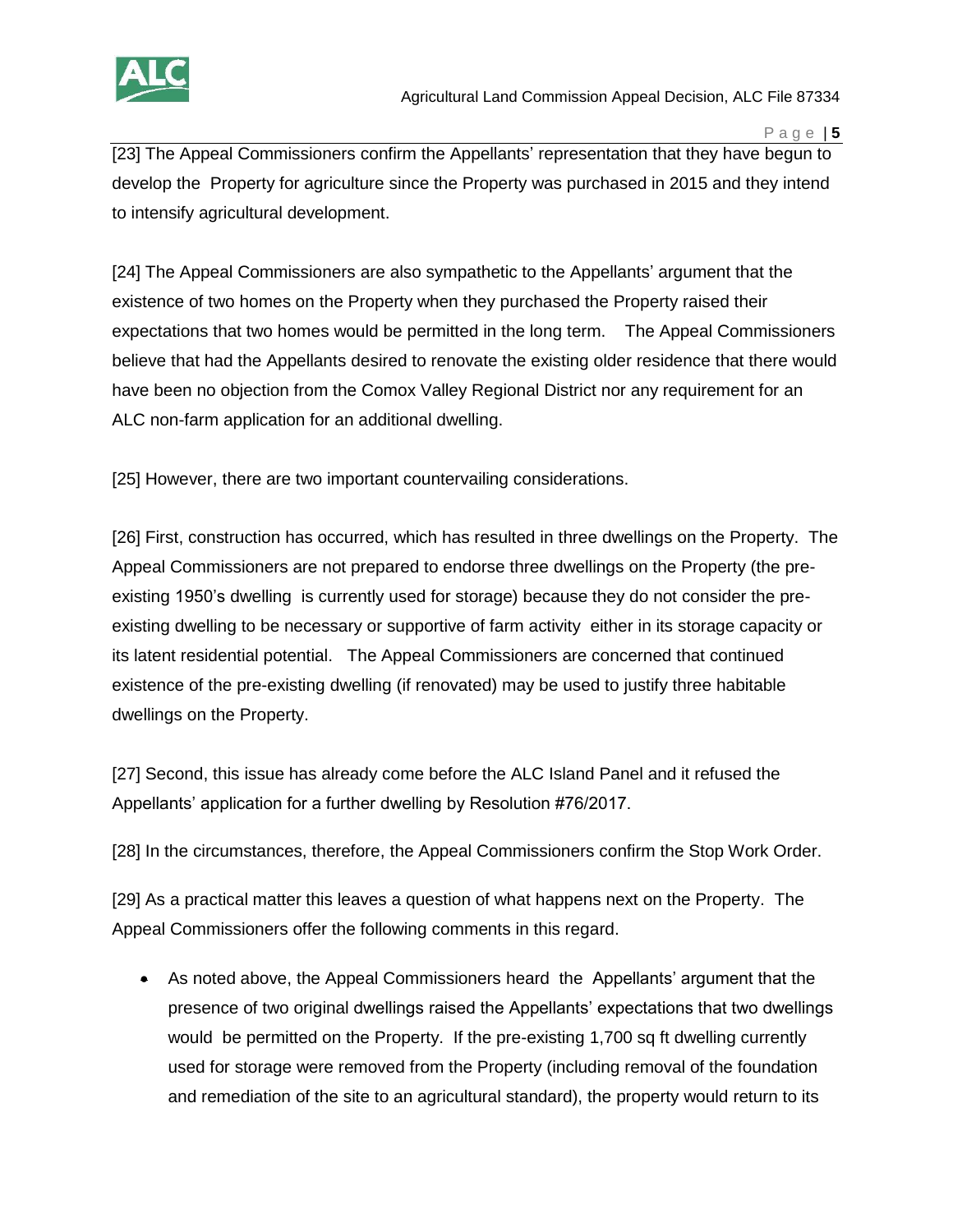

original two dwelling state, and the circumstances of the C & E enforcement action would change.

- The CEO of the ALC might consider her options with respect to next steps in the Compliance and Enforcement action to potentially rescind or vary the Stop Work Order under section 51 of the ALCA if the 1950's dwelling were removed in the manner stated above. However, It would be for the Chief Executive Officer to determine whether to proceed with an amended Order.
- The Appeal Commissioners are very troubled by the manner in which the Appellants proceeded in this case, notably the Appellants' disregard for the ALC's decision to refuse the additional dwelling by Resolution #76/2017.
- The Appellants also had available to them the option of seeking judicial review of the Island Panel's decision in B.C. Supreme Court.

[30] Nothing in this decision is intended to constrain the ability of the C&E department or the Chief Executive Officer to consider whether further or other C&E measures, including the possibility of a penalty, would be appropriate

Appeal Commissioners:

R. arrifa

Jennifer Dyson **Richard Mumford Richard Mumford** 

Dave Merz <u>Carl Charles Communication</u> Charles Communication Dave Zehnder

Appeal Decision Date: November 7, 2018